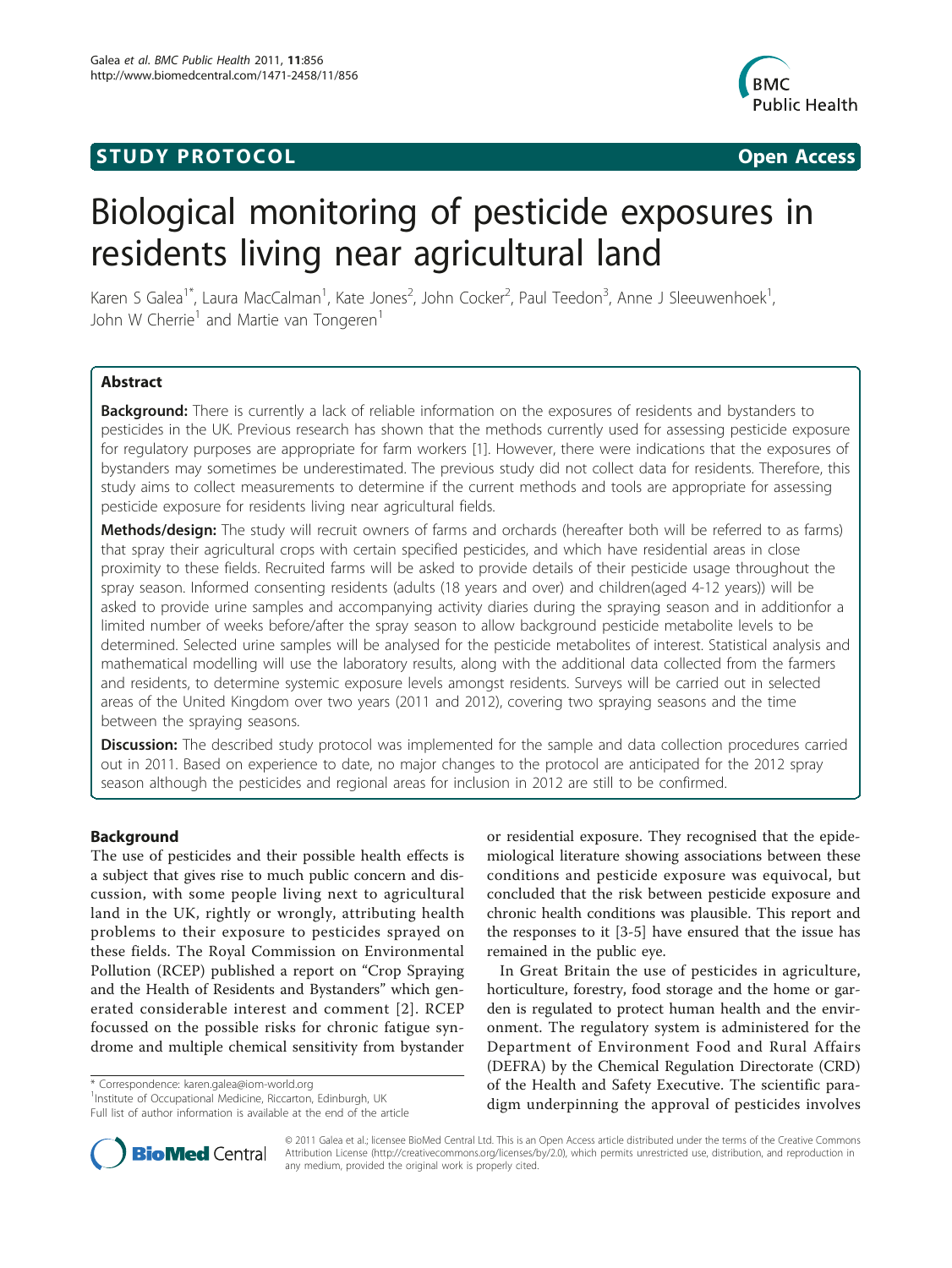the comparison of estimated human exposure with some limit or limits, below which there is considered to be high confidence that there will be no adverse health effects. The system is generally considered to be conservative such that estimated exposures represent some multiple of the likely exposure. The exposures are typically estimated for those who apply the pesticide, workers who may be involved in post-application activities such as harvesting, and bystanders or residents living nearby. There are no mandated methods to estimate exposure and applicants for pesticide approval may use measurements made during application or other work with the product, other analogous measurement data or one of a number of exposure models, such as POEM (Pesticide Operator Exposure Model).<sup>1</sup> In addition the development and validation of a Bystander and Residential Exposure Assessment Model (BREAM) being undertaken by the Silsoe Spray Applications Unit is due for final reporting end 2011 [[6\]](#page-8-0).

Biological monitoring of pesticide metabolites in the urine of subjects has shown that the methods currently used in the UK for assessing pesticide exposure for regulatory purposes were likely to be appropriate for farm workers [[1\]](#page-8-0). However, the methods in current use appeared to underestimate the levels of exposure that could occur in bystanders. This study did not collect data for residents. There is currently a lack of reliable exposure information for residents and bystanders in the UK therefore there is a need to carry out further measurements to determine if the current tools and methods are appropriate for assessing exposure for residents living near agricultural fields.

The relatively short biological half-life of modern pesticide compounds or their metabolites in the human body presents a major challenge to linking biological monitoring data to specific spray events. Studies must ensure urine samples are collected within about 24 hours of spraying. Farming activities are inherently unpredictable because of the changing weather and the presence of insects or other potentially damaging infestations. There is generally no communication between farmers and residents about spraying activities and so an individual may not realise that a neighbouring field has been treated with pesticide.

# Aims and objectives

This study aims to investigate pesticide exposure during and outside the spraying season for residents (adults and children) living next to agricultural fields. It also aims to assess whether the exposure models used for pesticide regulatory risk assessment in the UK produce sufficiently conservative estimates to ensure that their health is sufficiently protected. Exposure to pesticides will be measured using urine samples, while a

pharmacokinetic model will be used to determine systemic exposure levels amongst residents.

## Methods

#### Summary of study design and sample size

Recruitment for the study will concentrate on two groups of people; farmers and residents. Firstly, the study will recruit owners of farms and orchards (hereafter both will be referred to as farms) that spray their agricultural crops with specified pesticides of interest to the study and which have residential areas in close proximity to these fields.

Table [1](#page-2-0) provides details of the pesticides being considered in this study. The inclusion of pesticides into the study is restricted to those where validated analytical methods are available to the project team to analyse for the associated urinary metabolites. As further validated methods become available during the study, the list of pesticides for inclusion may be expanded.

Recruited farms will be asked to provide details of their planned and actual pesticide usage throughout a spray season.

Residents living within approximately 100 m of the edge of a field belonging to a recruited farm, and that is likely to be treated with pesticides, will be approached to participate in the study. Informed consenting adults (18 years and over) and children in their care (aged 4-12 years) will be asked to complete an initial background questionnaire and then provide urine samples and accompanying activity diaries during the spraying season and also for a limited number of weeks before/after the spraying season to allow background pesticide metabolite levels to be determined.

Collected urine samples selected for laboratory analysis will be analysed by the Health and Safety Laboratory (HSL) for the pesticide metabolites of interest. Statistical analysis and modelling will be undertaken to determine systemic exposure levels amongst residents.

Surveys are planned to be carried out in three areas in the UK (East Lothian, Kent and East Anglia) over two years (2011 and 2012), covering two spraying seasons and the intervals between the spraying seasons. East Lothian and East Anglia are major arable crop growing areas, while most of the orchards in the UK are located in Kent. The method of spraying used for orchards is likely to result in higher exposures and so it is likely that these will represent the worst-case exposure scenario. Sampling in these three areas should result in the collection of exposure data for a variety of agricultural pesticide usage situations.

During the first full survey, to be carried out in East Lothian and Kent, the aim is to recruit 10 farms (6 in East Lothian and 4 in Kent), each with at least 5 participating households with the aim of recruiting 50 adults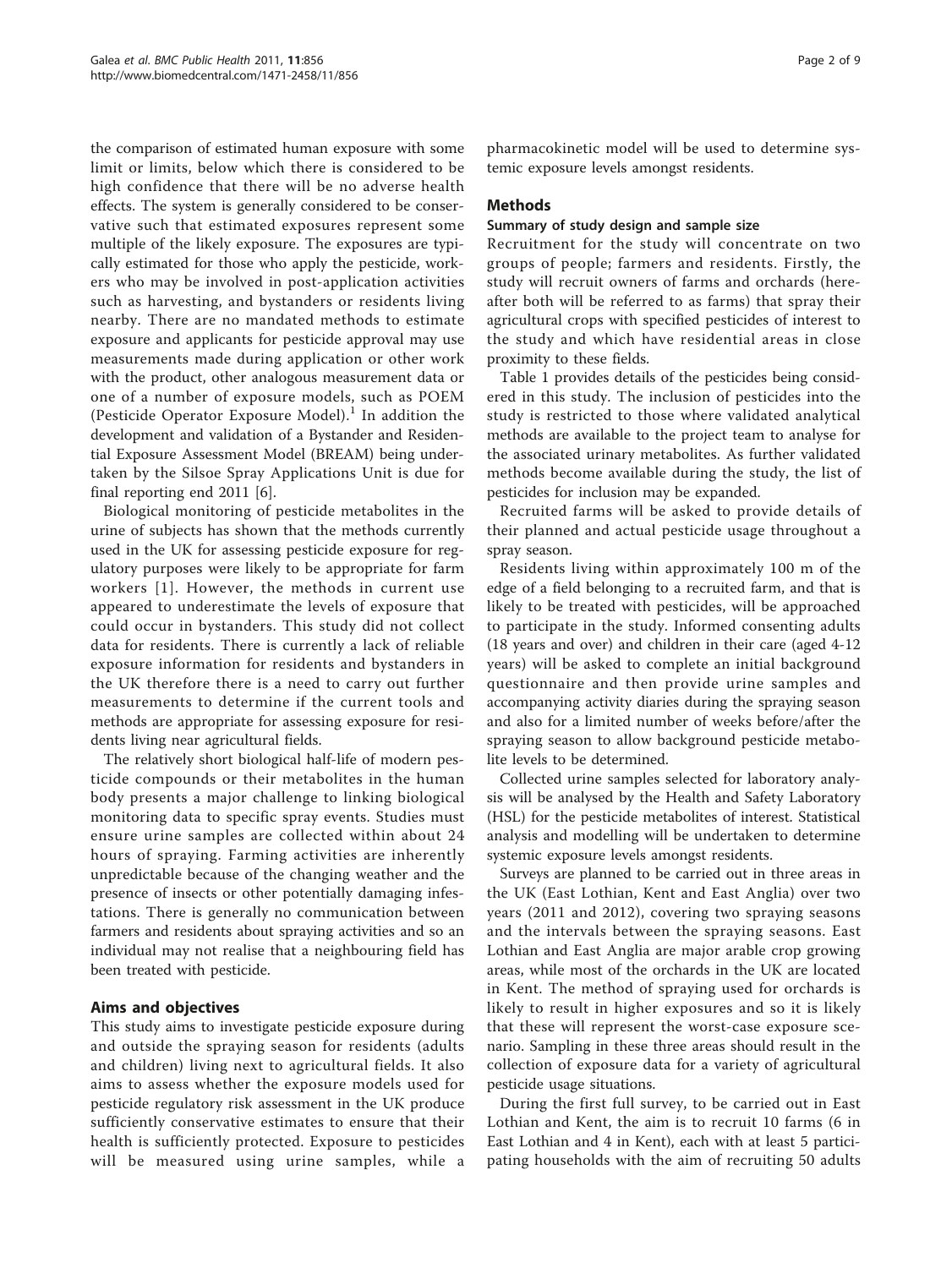<span id="page-2-0"></span>Table 1 Pesticides of interest to the study

| Relevant crops approved <sup>a</sup> for use<br><b>Active Substance</b><br><b>Function</b> |                     |                                              |  |
|--------------------------------------------------------------------------------------------|---------------------|----------------------------------------------|--|
| Captan                                                                                     | Fungicide           | Apple, pear                                  |  |
| Chlormeguat                                                                                | Growth regulator    | Cereals                                      |  |
| Chlorpyrifos                                                                               | Insecticide         | Apple, cereals, veg incl. potato             |  |
| Cypermethrin                                                                               | Insecticide         | Apple and various arable crops incl. potato  |  |
| Deltamethrin                                                                               | Insecticide         | Apple and various arable crops (not potato)  |  |
| Diguat                                                                                     | Herbicide/desiccant | Various arable crops incl. potato            |  |
| Iprodione                                                                                  | Fungicide           | Field beans, oil seed rape                   |  |
| Penconazole                                                                                | Fungicide           | Apple, blackcurrant, hops                    |  |
| Pririmicarb                                                                                | Insecticide         | Apple and various arable crops incl. potato  |  |
| Thiophanate-methyl                                                                         | Fungicide           | Wheat, triticale, field beans, oil seed rape |  |

<sup>a</sup>approval in 2011

and approximately 25 children. During the second survey the aim is to recruit 16 farms (6 in East Lothian, 4 in Kent and 6 in East Anglia), again each with 5 participating households, resulting in a study sample of approximately 80 adults and 40 children.

We will compensate each individual participating in the study for their time incurred in completing the questionnaire and providing urine samples by offering them a gift voucher of their choice. A voucher of similar amount will be made available to the parents of the participating children. The value of the voucher is based on a rate of £5 for each questionnaire and urine sample provided, which is a similar rate to that used in a previous study [\[7](#page-8-0)] where individuals completed a questionnaire and provided a urine sample. Farmers will be compensated on a similar weekly rate for providing information about spraying events. Participants will be asked to sign a form acknowledging receipt of the compensation.

# Ethical considerations

Full ethical approval for the study has been obtained from the South East Scotland Research Ethics Committee (SESREC) 3 (study number 10/S1103/63). An Advisory Committee comprising of four independent experts will monitor the study progress throughout the project.

# Identification and recruitment of participants

Recruitment of and liaison with individuals participating in the study will be carried out by community researchers. We will employ community researchers from the areas in which the study will be undertaken, who are familiar with the farming community and have detailed knowledge of the local area. The community researchers will assist with recruitment and will visit participants regularly, not only to collect information, but to maintain good relationships and to provide regular feedback on the progress of the study. It is hoped that such engagement will help minimise attrition of study

participants. The following sections describe the general approaches that will be used for the recruitment of farmers and residents living near them into the study.

Local farms and orchards will be identified using publically available sources such as the Yellow Pages<sup>2</sup> as well as via the community researcher's knowledge of the local area. Farmers will be approached initially by a letter, briefly explaining the study aims and followed up via a telephone call. Telephone scripts and prompts will be used to assist with the telephone recruitment, with further details of the study aims and objectives, what input would be required from the farmer as well as questions to assess the farmers' suitability for participation in the study being asked.

A Microsoft Excel spreadsheet will be used to track recruitment. Each recruited farm will be assigned a unique identifier.

Eligible farmers are those who are likely to spray their crops with one or more of the pesticides under study (Table 1) and have residential areas within 100 m of these crops. Eligible farmers who have expressed an interest will be visited in person by the community researcher at a mutually convenient time to discuss the study in more detail and to discuss the process of data collection.

Once farmers are recruited, those households within approximately 100 m from the edge of a crop that is likely to be treated will be selected for recruitment.

Residents will be contacted firstly by letter which will also contain copies of two participation information leaflets, the first being for adults (defined as being 18 years and over) and the second for children aged 4-12 years. The participant information leaflet will be included at this stage to give recipients adequate time to consider whether they wish to participate. Leaflets for children will be piloted in advance for intelligibility and understanding amongst comparable non-sampled children. We will attempt to obtain a response via several methods. A reply form will be enclosed with the letter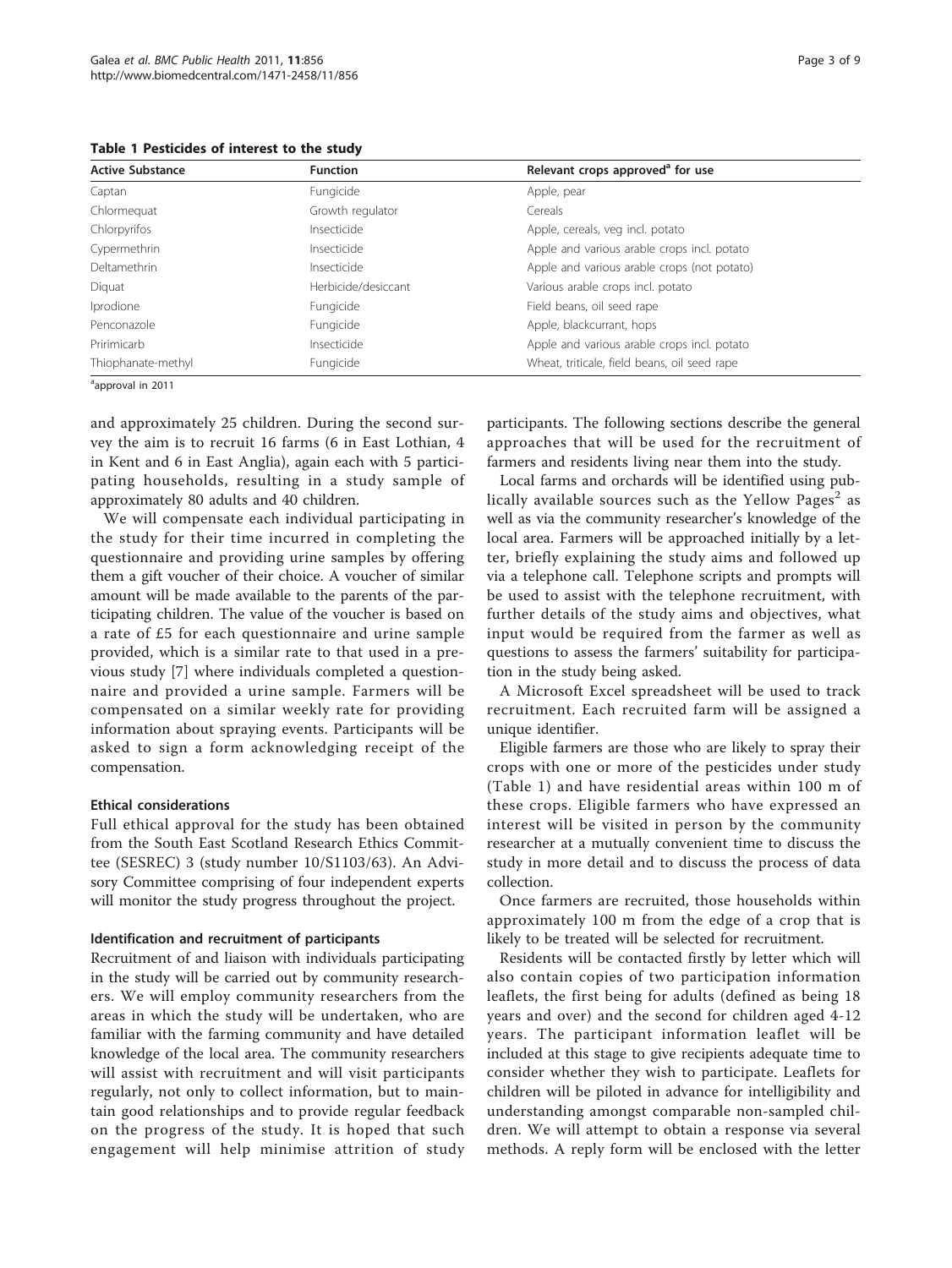through which individuals can register their interest or otherwise in the project. In instances where we have a contact telephone number for the home, an approach will also be made via this communication route. However, in addition, as we anticipate difficulties in obtaining residents' phone numbers and that individuals may simply forget to return the form or contact the researcher, the letter will state that the community researcher will be working in the area during the week and that they will try to establish in-person contact.

As the success of this study will depend on enlisting and retaining volunteer participants, we will use a variety of ways to engage with the local community. This may include adverts in local newspapers and community notice boards and presentations to key groups in the community. In addition each individual participating in the study will be compensated for the time spent in completing questionnaires and providing urine samples.

Both adults and children in their care will be invited to participate. Children will, however, only be recruited alongside a consenting parent or guardian and consent must be given by the parent or guardian.

In addition, farmers and their partners and children (aged 4-12 years) will be given the opportunity to take part in the study by providing urine samples throughout the spraying season if they do not themselves spray or come into contact with the spray equipment or enter the crop following treatment with the pesticides. Where the farmer is the operator or the farmer states that he entered the field shortly after spraying, his results will not be considered. Similarly, farm workers who are actively involved in the application of pesticides will not be eligible for inclusion in the study.

A Microsoft Excel spreadsheet will be used to track residents' recruitment. Each household will be assigned a unique identifier. Once a household has agreed to participate in the study, unique sample identification numbers, based on the household identifier, will be allocated to each consenting participant.

Individuals who express an interest in participating in the study and who satisfy the inclusion criteria will then be visited in person by the community researcher at a mutually convenient time to discuss the study in more detail, explain the arrangements for data collection, and obtain written consent.

No excessive attempts will be made to obtain a response from residents or farmers. A response of 'no' to participation in the study will be accepted and no further contact will be made.

#### Data collection

#### Farms

Participating farmers will be asked to sign a consent form confirming that they are willing to provide the study team with information concerning their pesticide usage. Participating farmers will be asked to provide information on planned pesticide usage for the forthcoming year. Farmers will also be asked to indicate what fields are theirs on a map of the area surrounding their farm and which, typically, have pesticides applied. In instances where farmers demonstrate that they already maintain comprehensive records of their pesticide usage, the researcher will ask whether copies of these can be made at regular intervals throughout the spray season. In any instances where detailed records are not already maintained, participating farmers will then be asked to record details of spraying events on a weekly basis throughout the spraying season using an adaptation of the form recommended in Annex F 'Code of practice for using plant protection products'. 4

The community researcher will contact participating farmers on a regular basis to ensure continued participation, collect pesticide usage records and obtain updated information on their planned pesticide usage.

From the records of pesticide usage provided by the farmers we will obtain details, for example, of the pesticide used, date of application, method of spraying and time taken to spray. Details of prevailing weather conditions on the day of spraying and afterwards will be obtained from the relevant weather station from the Met Office. All of this information will then be entered into a designated Microsoft Access database at IOM's Edinburgh office.

At the last visit to the farm during a spraying season, the community researcher will recheck the farmers spray records to ensure that details of all relevant spray periods have been recorded. The participant will be issued with the appropriate value of gift vouchers and asked to complete and sign the compensation acknowledgement form to confirm receipt. Participants of the 2011 spray season will be asked if they would be happy for the community researcher to approach them for their involvement in the 2012 spray season and their response will be recorded and followed up as appropriate.

#### Residents

Interested individuals will be visited and the study explained to them and will be issued with further copies of the participant information leaflets. Informed consent will be obtained from those agreeing to take part and a short background questionnaire will then be administered. The questionnaire to be completed by adult participants includes questions concerning their personal details (e.g. age, gender, weight), lifestyle (e.g. leisure activities), occupational and para-occupational exposure to pesticides (exposure via, for example, family members, who work with pesticides and live in the same home) and pesticide usage within the home. The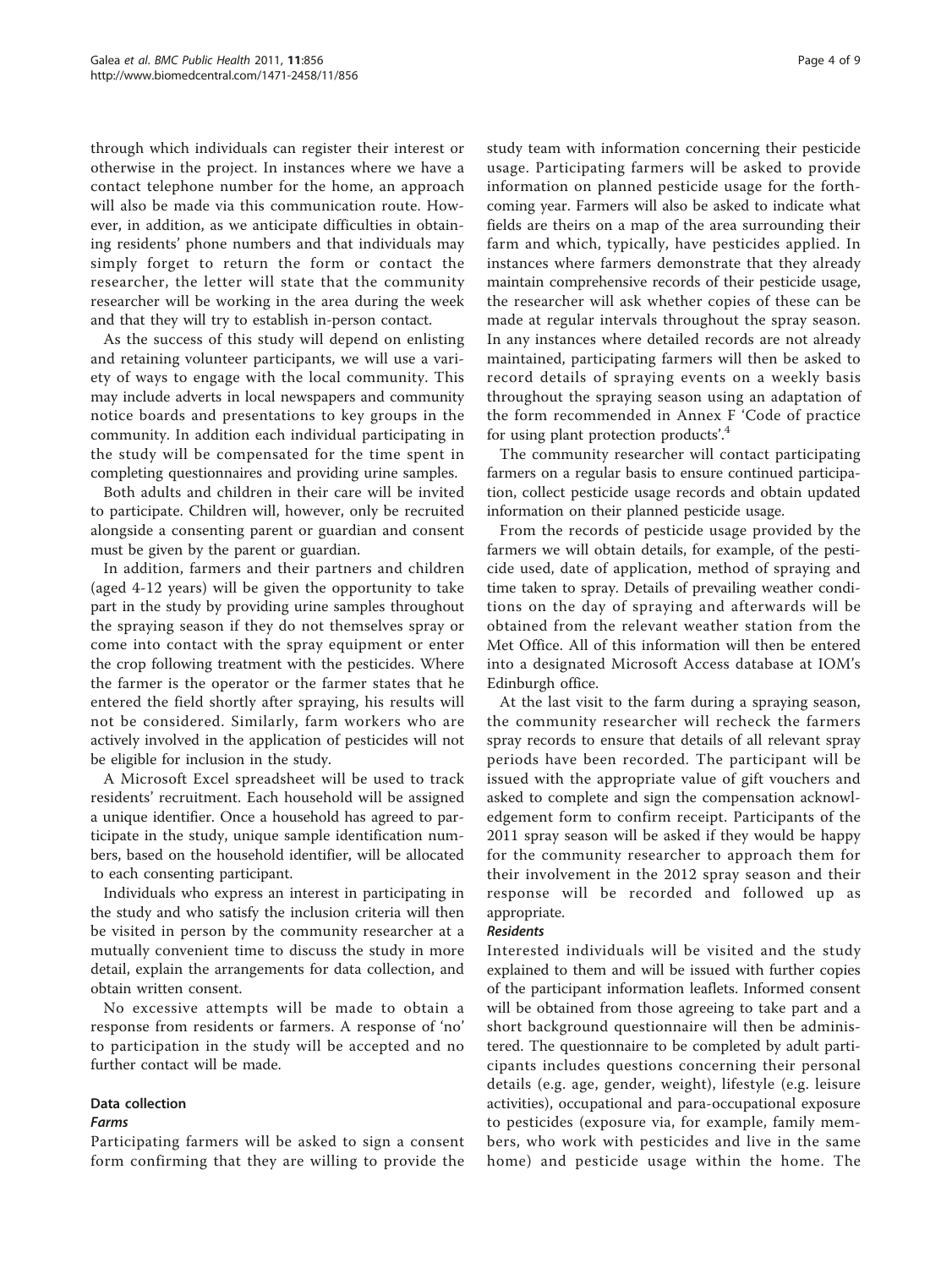questionnaire to be completed by the adult on behalf of a child (4-12 years) participating in the study is shorter and includes questions concerning their personal details, education/nursery location and leisure activities.

Participating residents will be asked to provide a firstmorning void urine sample (around 70 ml) on specified days during the spraying season. In addition, we will collect a limited number of urinary samples from participants outside the spraying season to determine background excretion of the biomarkers of interest.

Two strategies will be employed to collect urine samples throughout the spray season:

i) In instances where the farmer has indicated that that they are very likely to spray the pesticides of interest (Table [1\)](#page-2-0) during a given period of the spray season, relevant participating households will be allocated one day of the week on which they are to provide weekly urine samples throughout the indicated period. Further, if we are made aware that spraying has occurred in an associated field involving one or more of the pesticides listed in Table [1](#page-2-0) all relevant participating residents will be contacted and asked to provide an additional firstmorning void sample on the day following the spray event.

ii) Where the farmer has indicated that it is more difficult to predict their usage of the pesticides listed in Table [1,](#page-2-0) and that such usage is unlikely, but good communication links have been established, participants will be asked to provide a urine sample preferably the day after each relevant spray event, although samples will be collected 2 days after a relevant spray event if the first day after is missed. For this strategy, the participants will be contacted by the community researcher when they have been made aware that the farmer intends to spray.

All participants will be supplied with sufficient sampling materials and will receive simple instructions for the collection of the urine samples. Along with each urine sample provided, we will ask the participants to complete a brief activity diary for the preceding two days.

The activity diary to be completed by adult participants requests information on time spent at home, time spent at home outdoors (e.g. in the garden), use of pesticides, and any potential occupational/para-occupational exposure to pesticides. In addition, the participants will be asked to provide information on consumption of any home grown vegetables. The questionnaire to be completed by the adult on behalf of a child participating in the study is shorter and includes questions concerning the time spent by the child in both outdoor and indoor environments.

Samples and diaries will be stored immediately after collection/completion in a cool bag by the participant. The community researcher will collect the cool bag from the participant's home on the designated day

(within a period of no greater than 12 hours from sample provision), checking that it contains the expected number of completed study packs and that in each study pack, the sample code on the diary matches that on the urine sample receptacle. The community researcher will check that the diaries have been fully and correctly completed and that the date and time of collection has been written on the urine sample receptacle. In the event that any part of the questionnaire needs clarification the community researcher will approach the resident to rectify this.

All collected data will then be entered into a designated Microsoft Access database at IOM's Edinburgh office.

At the end of the data collection period participants will be asked if they would be happy for the community researcher to approach them for their involvement in the 2012 data collection period and their response will be recorded and followed up as appropriate.

#### Labelling and tracking samples

A robust sampling and tracking system will be implemented to ensure that the contextual information from the completed diaries remains linked to each collected urine sample and that the location of each urine sample is known. This will be achieved through the use of the unique farm, resident and sample identifiers along with the recording of all relevant information in Microsoft Excel spreadsheets and Access databases.

All study packs will be identified by a unique sample identification number which provide a permanent link to the individual which is known only to the project team. In instances where there is more than one participant within a household, a removable label will be placed on the sample pack, indicating which individual the pack relates to. Participants will be instructed to remove this upon collection of the urine sample and completion of the accompanying diary. This will ensure that the packs are used by the correct participants and also that their data are anonymised to those outside the study team. Participants will however be requested to record their date of birth on the urine samples receptacle and completed diary in order for the study team to verify that the correct study pack was used.

# Urine sample storage and transportation

Upon collection by the community researchers the study packs (diary and urine sample) will be placed in a small table-top freezer. On a weekly to fortnightly basis (depending on the number of samples collected) the community researcher will courier the collected samples to the IOM, Edinburgh using next day delivery, or deliver them by hand (East Lothian only). The community researcher will ensure the frozen study packs are securely packed in the packaging material supplied by IOM. Upon receipt at the IOM each diary and urine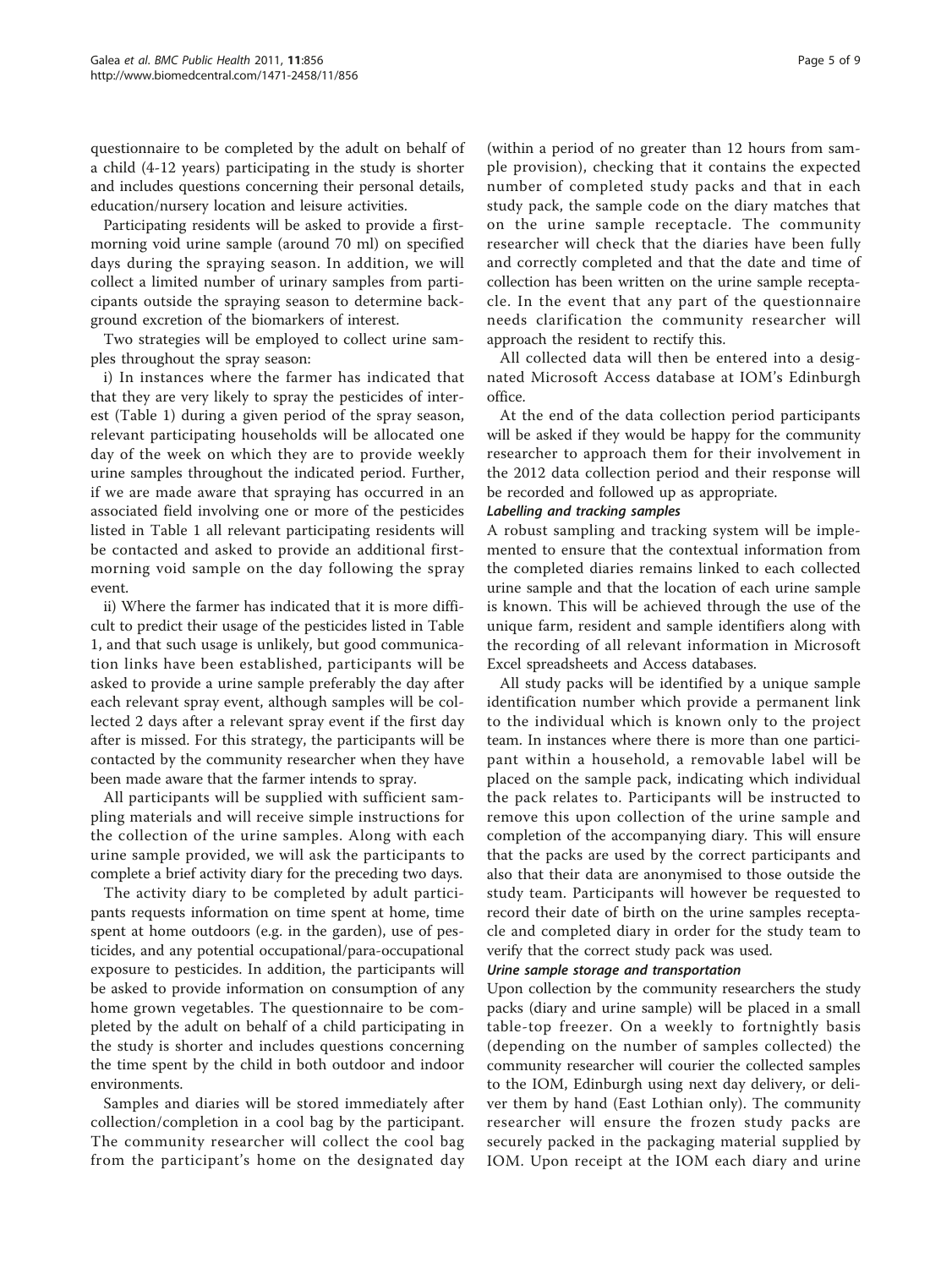sample will be checked, logged, with the urine sample again being stored in a freezer and the questionnaire being separately stored in a secure tambour.

Selected frozen samples will then be couriered, using next day delivery, to HSL, Buxton and an electronic record of the IDs of the samples couriered will be sent to HSL. The urine samples will be securely packed. Upon receipt of the samples, the sample numbers will be checked against the electronic copy to ensure that the correct samples have been received. The samples will then be stored following HSL's in-house procedures.

Freezer temperatures, including the table-top freezers, will be maintained within the range of -15 to -20°C and the temperature will be logged regularly.

#### Urine sample analysis

#### Selection of samples for analysis

Not all collected urine samples will be selected for analysis, with those samples fulfilling one of the following three criteria being selected:

1. Urine samples collected within 2 days after relevant spraying events

2. Up to 3 samples within the spraying season (randomly selected) to allow background pesticide metabolite levels within the spray season to be determined.

3. Up to 3 samples collected outside the spraying season to allow background pesticide metabolite levels outside the spray season to be determined.

Urine samples collected within 2 days after a relevant spraying event will be analysed for the active ingredients listed in Table [1](#page-2-0) relevant to the given spray event. Background samples, both within and outside the spray season, will be analysed for all relevant active ingredients for which urine samples have been collected for spray events.

#### Laboratory analysis

Urine samples will be analysed for the relevant pesticide metabolites using gas or liquid chromatography/mass spectrometry (GC/MS or LC/MS) by HSL. The laboratory will follow ISO9001 record keeping and other relevant quality procedures. Metabolite concentrations will be expressed either as μg/l or corrected for creatinine concentration.

All samples and results will be logged into HSL's Biological Monitoring Database. Samples will be identified by the anonymised sample identification number; HSL will not receive any personalised data.

The results of the urine sample analysis will be reported, electronically, by sample ID number to IOM for data analysis.

#### Reporting and participant feedback

Participants will be given regular updates on the progress of the project, through newsletters, individual letters and direct feedback from the community researchers. Regular updates of the projects progress will be posted on the project specific website (URL: [http://www.pesticidebiomonitoring.org\)](http://www.pesticidebiomonitoring.org).

It is not intended to provide participants with details of their individual urinary results for of the following reasons:

• Not all collected urine samples will be analysed;

• We will only select urine samples for analysis which coincide with spray events (as reported by the farmers) as well as randomly selected urine samples within and outside the spray season to obtain information on background exposures;

• Only specific pesticide metabolites will be analysed for; and

• We can only interpret the results in terms of exposure, not possible ill-health effects.

Participants will however, upon request, be forwarded a summary of the overall urinary metabolite results and the study report.

### Modelling and statistical analysis Prediction of residential exposure

We will use a simple pharmacokinetic (PK) model based on that developed by Rigas et al. (2001) [[8\]](#page-8-0) to convert measured urinary metabolite levels into systemic exposure levels and to predict urinary metabolite levels obtained using the regulatory risk assessment procedures and the BREAM model [\[6\]](#page-8-0). We have previously used this model to predict the levels of metabolites from cypermethrin (3-PBA, DCVA), mancozeb (ETU) and chlorpyrifos (TCPy) [[1](#page-8-0)]. The model assumes that the pesticide is absorbed into a single body compartment and that the distribution of the pesticide, or its metabolite, in the body is approximated by a volume of distribution. This model describes the pathways from uptake to absorbed dose, to metabolite concentration in tissues and, finally, to urinary excretion. Information on other potential sources of exposure will be obtained from the questionnaires completed when the samples are provided and taken into account.

The PK model allows for uncertainties in the model parameters by using probabilistic modelling techniques. As in our previous study [[1\]](#page-8-0), we propose to use probabilistic methods to investigate the relative effects of potential sources of uncertainty on the calculation of the urinary metabolite levels. The probabilistic methods allow the model inputs or parameters to vary according to some specified distribution, rather than using specific point estimates. The distributions will be derived from knowledge of the variability of the data taken from existing literature and from observations during the study. The models will be run several thousand times where, for each run, a value of each of the model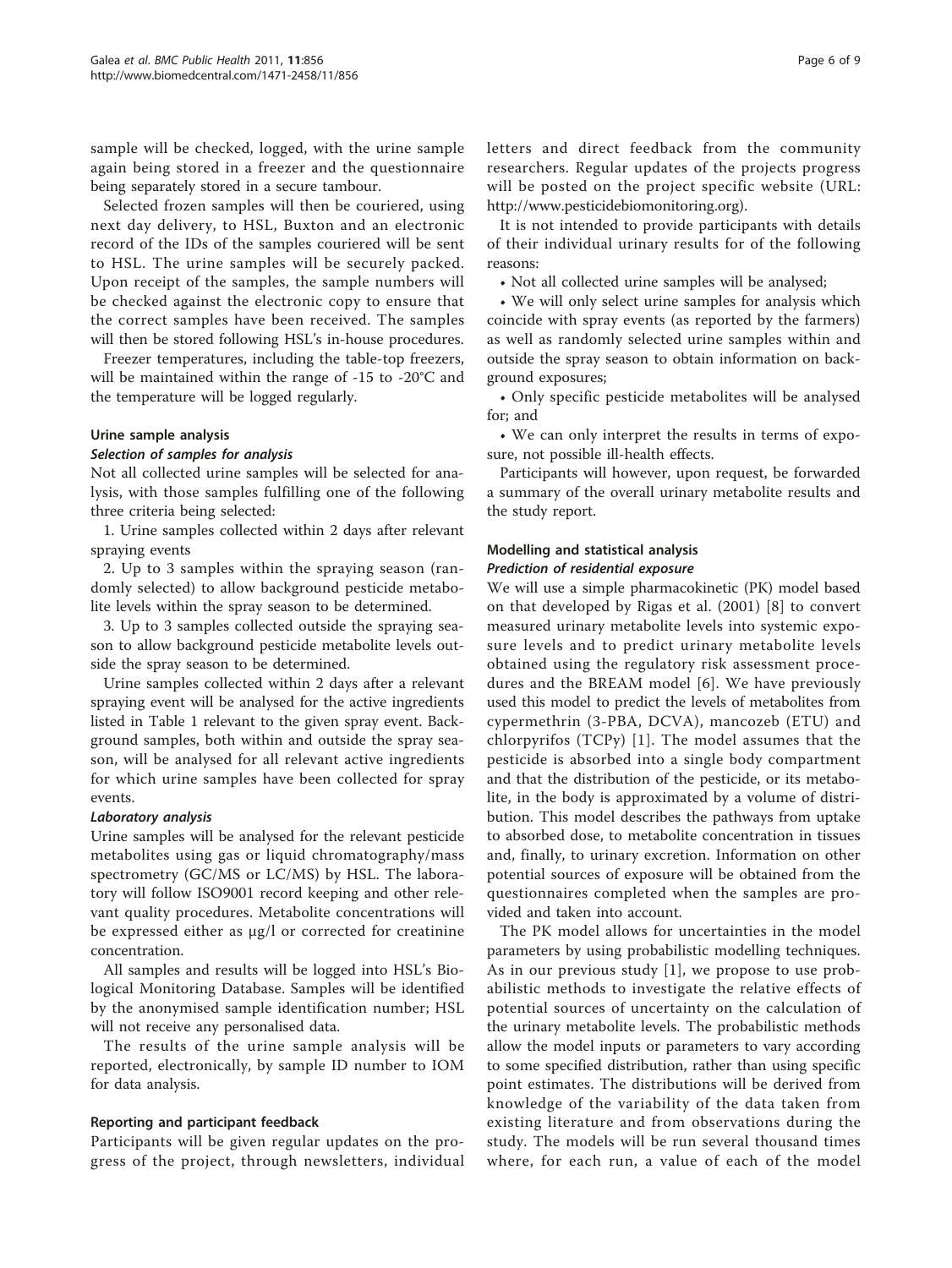<span id="page-6-0"></span>parameters for which there is uncertainty will be probabilistically selected from the specified distributions and the resulting metabolite levels will be estimated. This will result in an estimate of the distribution of the predicted urinary metabolite level, rather than just a point estimate.

Analyses will be carried out to determine the sensitivity of the predicted systemic dose and urinary metabolites to variation in the model input parameters.

The principal statistical comparison will be between the distribution of predicted urinary metabolite levels calculated from the regulatory models and the biomonitoring data within this study.

#### Statistical analyses

The following statistical analyses will be carried out using the urinary metabolite data:

1) We expect that a relatively large percentage of the background samples during the spraying season and the samples collected outside the spraying season will be below the limit of detection. A median urinary level for TCPy of 5.3 μg/l in repeated samples collected during a longitudinal study from 80 individuals in Maryland, with approximately 20% of samples below the limit of detection, has been reported [[9\]](#page-8-0). Meeker et al. (2005) found a geometric mean of 2.3 μg/l in urine of 360 men, with only 7% of samples being non-detects, but the limit of detection of the analytical technique was very low (0.25 μg/l) [[10\]](#page-8-0). A UK general population study showed 'nondetect' rates of 15% for 3-PBA, 37% for DCVA and 54% for ETU [[7\]](#page-8-0). These are therefore the maximum 'nondetect' rates expected in our residents however this will be checked following the 2011 data collection.

We aim to use a multiple-imputation technique to replace the values below the limit of detection [[11](#page-8-0)].

2) The long-term exposure during the spraying season will be estimated directly using the results from the urinary analyses. This will provide an overestimate of the actual long-term exposure, as this includes only up to 3 background samples for days when no pesticide spraying took place. We will also aim to estimate a more accurate long-term exposure during the spraying season by imputing urinary results for all the non-spraying days, based on the background measurements.

3) Comparison of the long-term systemic exposure during and outside the spraying season and analyses of the within and between-individual variability in the urinary metabolite data.

4) Explore factors that may explain differences in exposure levels between communities and regions and between spraying and non-spraying periods. To determine trends in urinary metabolite levels and assess whether the levels following spraying events are higher than background levels we will use hierarchical multivariate analyses, including both random and fixed variables. Random variables will include community (participating farm with surrounding residents) and individuals. Fixed variables will include environmental factors such as weather conditions and geographical details; spraying information obtained from the farmer (such as spraying technique, quantity used, etc.); information from the resident questionnaire (such as percentage of time spent at home and outside); and demographic details (age, gender, etc.).

5) The long-term estimate of systemic exposure levels based on the results of the urinary metabolite measurements, converted using the PK model, will be compared with the predicted levels based on the regulatory risk assessment process and the BREAM model. The aim of these analyses will be to determine whether the outcomes from the regulatory risk assessment are sufficiently conservative.

#### Power

In order to obtain an estimate of the number of subjects required for the study a range of conservative power calculations were carried out for a number of pesticides identified as being most likely to be applied during the spray seasons in the target areas. These power calculations were based on collecting urine samples from 30 individuals with two replications per person and a range of estimated standard deviations (SD). Information about geometric mean (GM) and geometric standard deviation (GSD) background levels were obtained from various sources [\[7,12](#page-8-0)-[15\]](#page-8-0). Where only background levels were available, the power calculations were based on an ability to detect a doubling of background levels, with the GSDs ranging between the GM levels.

Rather than reproducing all the power calculations we provide one example for background levels for trans-DCVA, a metabolite of cypermethrin. Estimated background mean and treatment mean urinary concentrations of 0.7 and 1.4 μg/l on log-scale were obtained from background levels [[13](#page-8-0)], which gave an estimated

Table 2 Sample size required to attain 95% and 75% power to detect a difference of 0.7

|                                 | Sample size required |           |
|---------------------------------|----------------------|-----------|
| Standard deviation on log-scale | 95% Power            | 75% Power |
| 0.6                             | 12                   | 8         |
| 0.7                             | 16                   | 10        |
| 0.8                             | 20                   | 12        |
| 0.9                             | 24                   | 14        |
| 1.0                             | 29                   | 17        |
| 1.1                             | 35                   | 20        |
| 1.2                             | 41                   | 23        |
| 1.3                             | 47                   | 26        |
| 1.4                             | 54                   | 30        |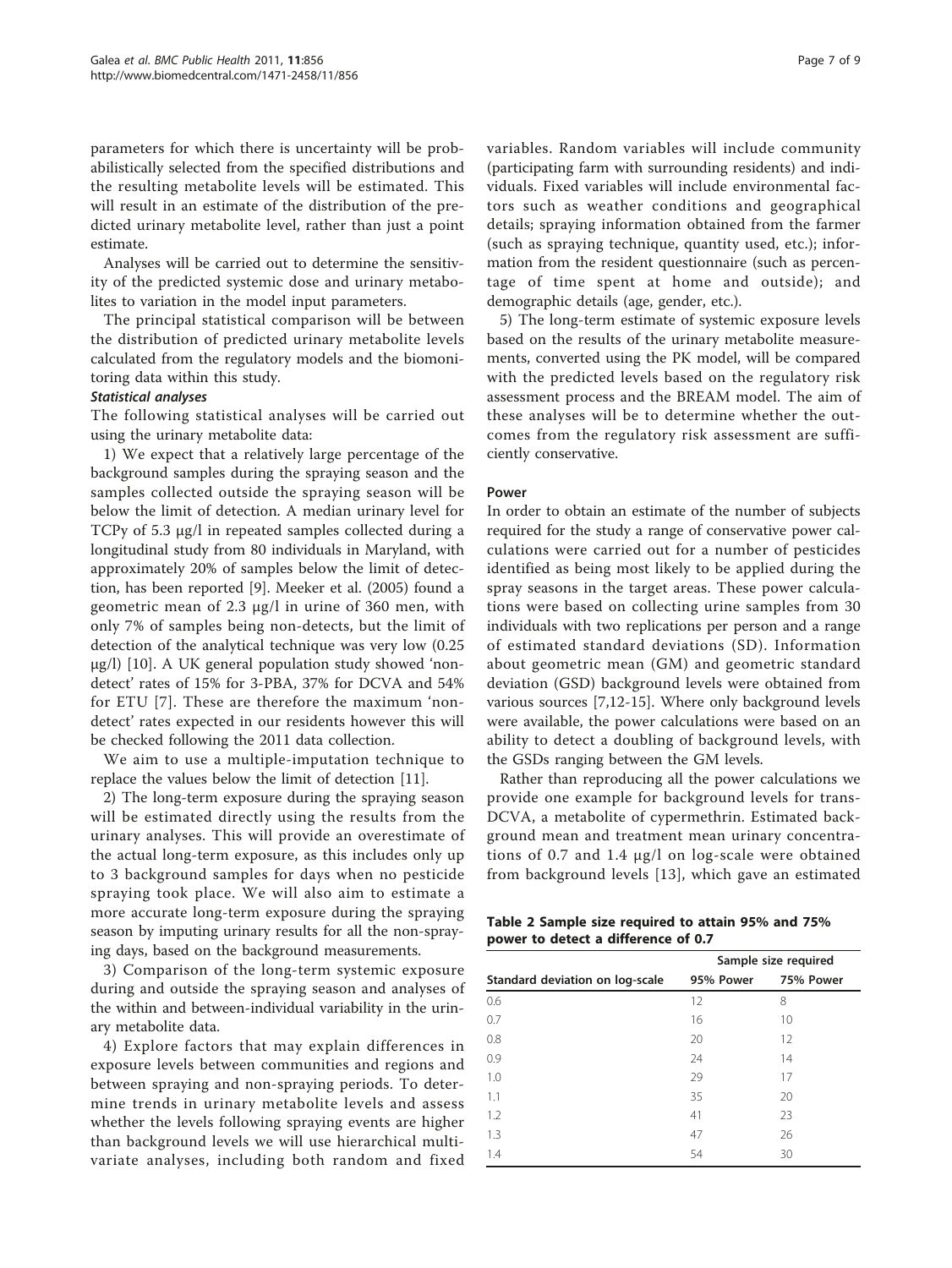

difference of 0.7 μg/l. Power calculations were carried out for SD of the mean difference ranging from 0.6 to 1.4 μg/l, in steps of 0.1 μg/l, using G-Power statistical software for power calculations [[16](#page-8-0)], with the results presented in Table [2.](#page-6-0)

Statistical power associated with a range of standard deviations for a sample size of 30 is shown graphically in Figure 1.

Overall, the calculations showed sufficient power to detect a doubling in mean of specific analytes (power generally in excess of 75% depending on pesticide metabolite investigated). The estimated power for 3-PBA, a generic metabolite of pyrethroids, was lower, ranging between 38 and 74% depending on the (random) variability of urinary levels.

It must be noted that the power calculations are conservative estimates, since in the study we will have multiple replications per person and so we consider the power calculations show that 30 individuals should be sufficient to detect a change in analyte level of the anticipated magnitude and that in many cases, 20 individuals should be sufficient. However, it is intended to repeat the power calculations when information from the first year of the study is available and, if necessary, the numbers to be recruited will be revised.

# **Discussion**

This study protocol was implemented for the 2011 sample and data collection procedures. Based on experience to date, no major changes to the protocol are anticipated for the 2012 spray season although the pesticides and regional areas for inclusion in 2012 are still to be confirmed.

# Endnotes

<sup>1</sup> <http://www.pesticides.gov.uk/approvals.asp?id=2427>

<sup>2</sup> <http://www.yell.com>

<sup>3</sup> [http://www.pesticides.gov.uk/Resources/CRD/](http://www.pesticides.gov.uk/Resources/CRD/Migrated-Resources/Documents/C/Code_of_Practice_for_using_Plant_Protection_Products_-_Complete20Code.pdf) [Migrated-Resources/Documents/C/Code\\_of\\_Practice\\_](http://www.pesticides.gov.uk/Resources/CRD/Migrated-Resources/Documents/C/Code_of_Practice_for_using_Plant_Protection_Products_-_Complete20Code.pdf) [for\\_using\\_Plant\\_Protection\\_Products\\_-\\_Complete20-](http://www.pesticides.gov.uk/Resources/CRD/Migrated-Resources/Documents/C/Code_of_Practice_for_using_Plant_Protection_Products_-_Complete20Code.pdf) [Code.pdf](http://www.pesticides.gov.uk/Resources/CRD/Migrated-Resources/Documents/C/Code_of_Practice_for_using_Plant_Protection_Products_-_Complete20Code.pdf)

#### Acknowledgements and funding

The research team would like to thank the community researchers Julie Cadzow, Fiona Maciver and Daphne Dahrendorf for their contribution to the project team and implementation of the study protocol in the data and sample collection. We would also like to thank the project Advisory Committee Group members (Professor Len Levy, Professor David Coggon, Dr. Sean Semple and Mr. Paul Hamey) for their helpful comments and suggestions, which led to improvements in the study protocol. Thanks also to Hilary Cowie (IOM) for completing the power calculations. The study is funded by the Department for Environment, Food and Rural Affairs (DEFRA).

The study has received full ethical approval by the South East Scotland Research Ethics Committee (SESREC) 3 (study number 10/S1103/63).

#### Author details

<sup>1</sup>Institute of Occupational Medicine, Riccarton, Edinburgh, UK. <sup>2</sup>Health and Safety Laboratory, Buxton, UK. <sup>3</sup>School of Engineering and the Built Environment, Glasgow Caledonian University, Glasgow, UK.

#### Authors' contributions

KG is the project leader, the lead author responsible for the drafting and completion of the research protocol and also for the drafting of this manuscript. MvT is the Principal Investigator of the study. AS and MvT were responsible for developing the original project proposal. AS, JC, KJ and JC were responsible for identifying the research question. JC, KJ and JC contributed to the development of the study protocol. LM and PT contributed to the development of the protocol and study design as